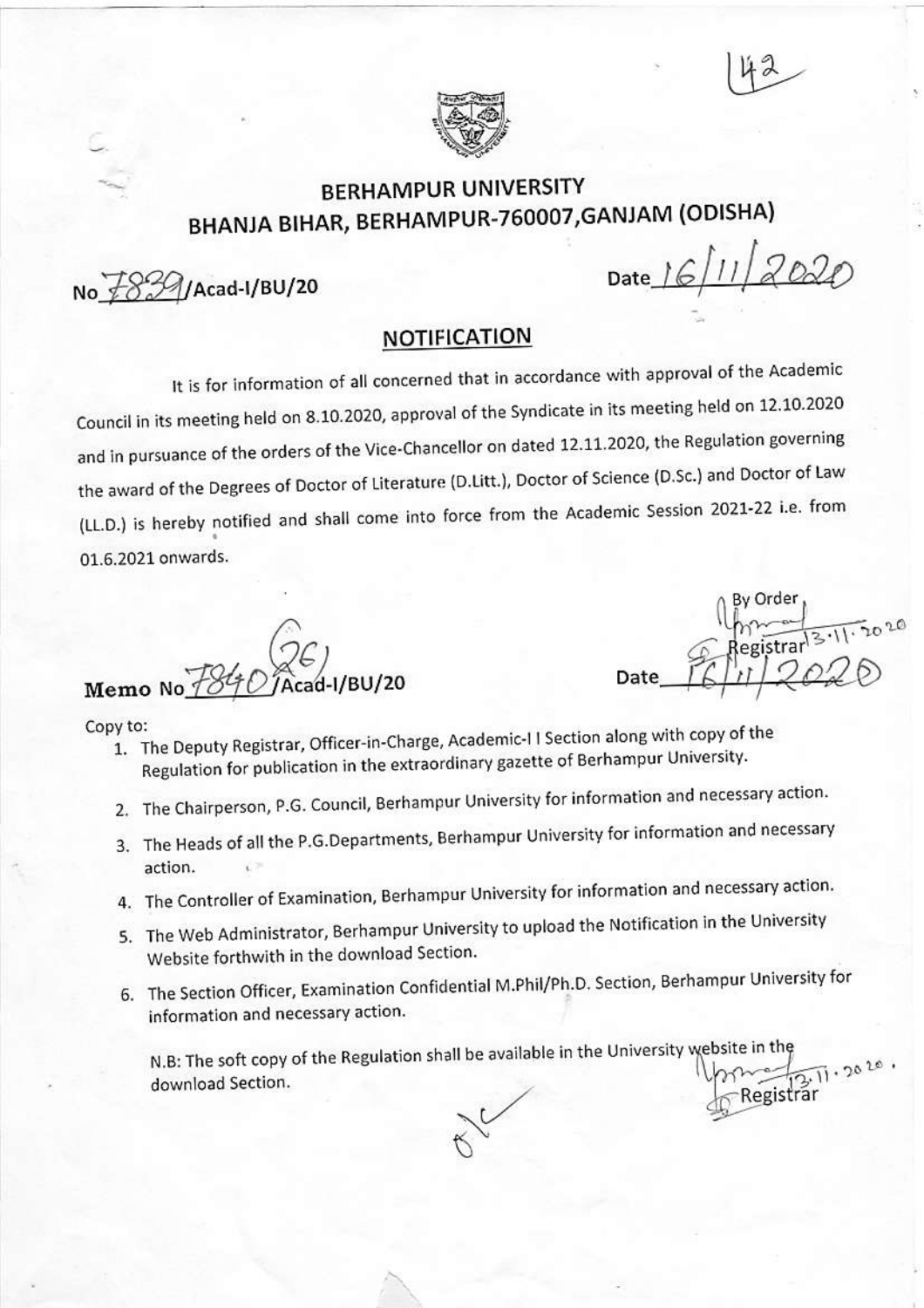

## **REGULATIONS GOVERNING THE AWARD OF THE DEGREES OF DOCTOR OF LITERATURE (D.Litt.), DOCTOR OF SCIENCE (D.Sc.) AND DOCTOR OF LAW (LL.D.).**

# **I. INTRODUCTION**

#### **A.**

These Regulations for the Doctor of Literature (**D.Litt**.), Doctor of Science (**D. Sc**.), and Doctor of Law (**LL.D.**) shall be called as *Post-Doctoral Studies (PDS) Regulations \_\_\_\_\_* and shall come into force with effect from ----. The PDS shall be carried out in the subjects **(excluding self-financing courses)** of PG Departments of Berhampur University.

#### **B.**

The degree of D.Litt./D. Sc./LL.D. of the Berhampur University shall be conferred only on such candidates who qualify the requirements specified in the Regulations.

#### **II. ELIGIBILITY**

A candidate desirous of admission to D.Litt./D.Sc./LL.D. programme of the University must have the following:

- 1) Ph.D. degree from any MHRD recognised University/Institute in India or from a recognized university aboard.
- 2) Ten research publications in peer reviewed SCI journals of good impact factor (at least five as sole/**first** author) in the proposed area of research for admission to D.Litt./ D.Sc./LL.D.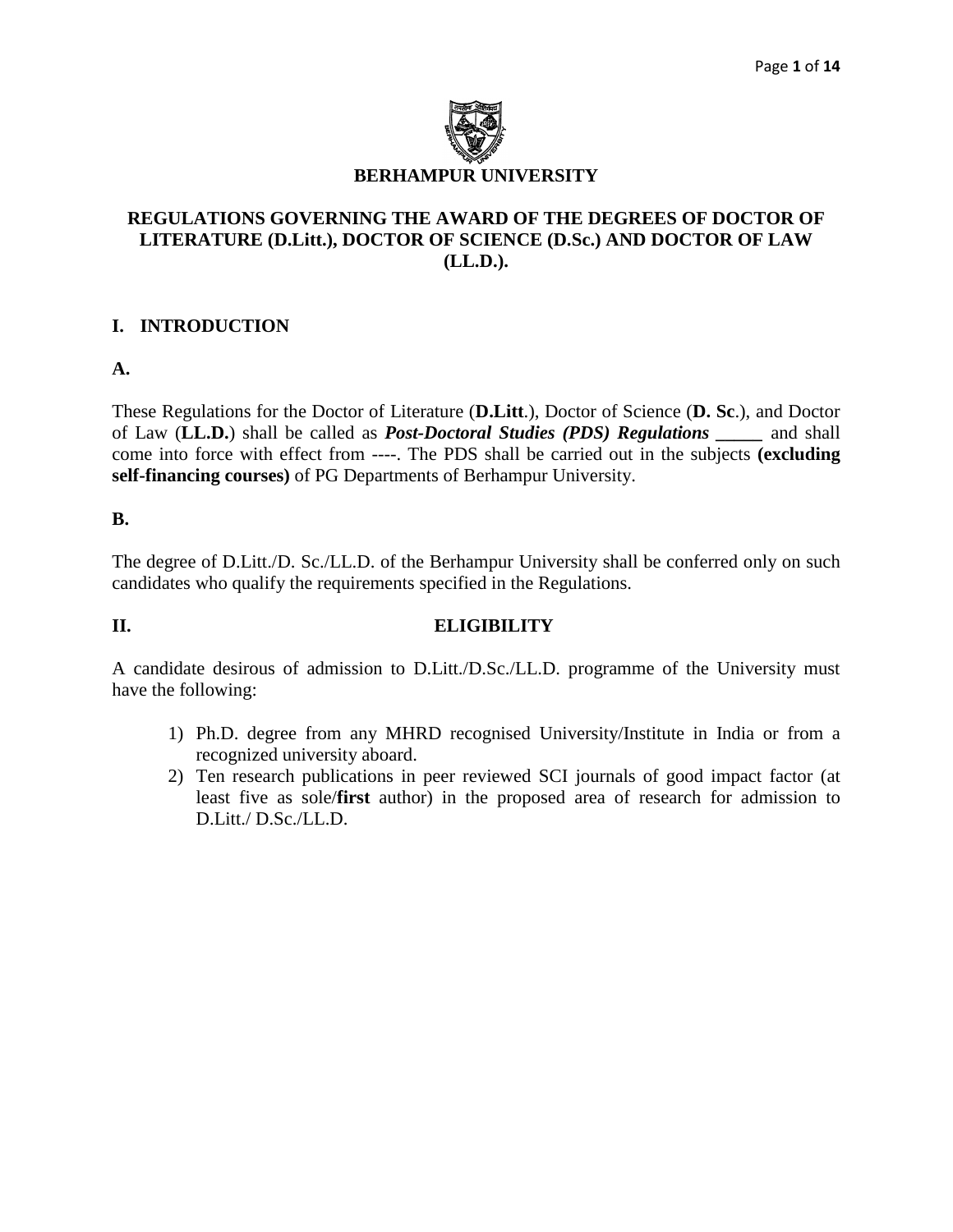# **III. SUPERVISOR(S)**

# **A.**

A candidate for D.Litt./ D.Sc./ LL.D. degree is required to work with a supervisor who must satisfy the following criteria:

- 1) The supervisor must be a recognized Ph.D. guide of Berhampur University who has successfully supervised at least five (05) Ph.D. scholars in the concerned subject.
- **2)** The supervisor must be a Professor/Associate Professor with a minimum of 10 years of teaching and or research experience.
- **3) The Supervisor must have at least 20 (ten) research publications in journals with high impact factor SCI journals or equivalent and have total Scopus citations not less than 500.**
- **4) The Supervisor should not superannuate within next two years.**

# **B.**

A candidate may be permitted to work under the joint supervision of not more than two supervisors where collaboration is absolutely necessary. One of the supervisors may be from any other University or reputed national institute/Laboratory of CSIR, DST, ICMR and equivalent., and must qualify the requirement to be a Supervisor applicable for Supervisor of Berhampur University.

# **C.**

The supervisor(s) shall be responsible and ensure overall progress and quality of research work and maintain academic ethics of the work.

# **D.**

A supervisor (singly or joint) shall not have more than one PDS candidate at any time.

# **IV. APPLICATION FOR REGISTRATION**

# **A.**

A candidate seeking admission shall submit an application for registration in the prescribed form. The application shall include *inter alia*,

- a) Subject area and proposed Supervisor
- b) Tentative title of the thesis
- c) Seven typed copies of synopsis of the research to be carried out and motivation for the work to be done.
- d) Two sets of list of publications and copies of publications.
- e) A detailed CV with self-attested copies of certificates in support of qualification and experience.
- f) Consent of the supervisor(s)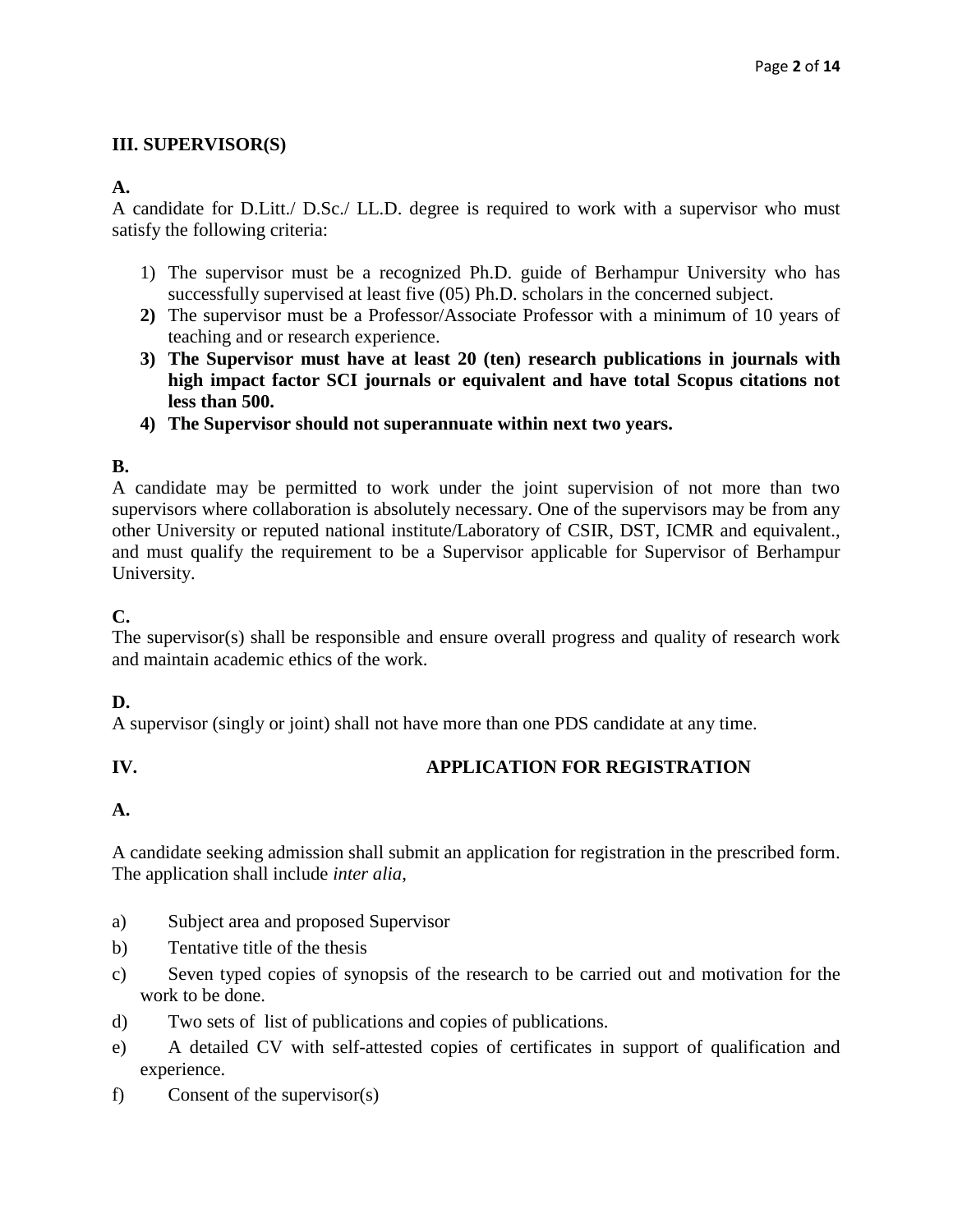# g) **Details of Supervisor (s)along with list of publications.**

h) Permission of the employer, in case of in-service candidates.

# **B.**

Notification inviting applications for various PDS programmes shall be made by the Chairman, PG Council, Berhampur University normally during May-June.

# **C.**

Applications shall be made to the HoD of the concerned PG Department by due date as notified by the Chairman, PG Council, Berhampur University. All such applications shall be placed before the Department Research Committee (DRC) for necessary scrutiny to verify the eligibility of the candidate and the proposed supervisor(s) as well as the feasibility to conduct the research study based on the submitted synopsis.

**D.** The candidate has to make a presentation of his/her research proposal before the DRC.

# **V.RESEARCHCOMMITTEES**

# **A.**

Each candidate shall have a**Post-Doctoral Department Research Committee (PDRC)** consisting of:

- i. Head of the Department- Coordinator
- ii. **Proposed** supervisor(s)
- iii. Concerned Dean of Faculty

iv. Two senior faculty members from the University to be nominated by Vice Chancellor

- v. One subject expert to be appointed by the Vice-Chancellor.
- vi. Chairman, Board of Studies **of the concerned subject**

# *Role of PDRC*

- i. Scrutinize the application to ensure the academic requirements for D.Litt./ D.Sc./ LL.D. in the concerned subject
- ii. To evaluate the synopsis of the candidate along with his/her seminar presentation
- iii. Approve/Disapprove/Suggest revision of the synopsis
- iv. To evaluate pre-submission presentation of the candidate and recommend/suggest revision.
- **v. Approve/disapprove/suggest change in the proposed supervisor(s), if requested by the candidate within one year of registration.**

# **B**

There shall be a **Post-Doctoral Research Approval Committee (PRAC)** comprising of

- i. Vice Chancellor
- ii. Chairman, PG Council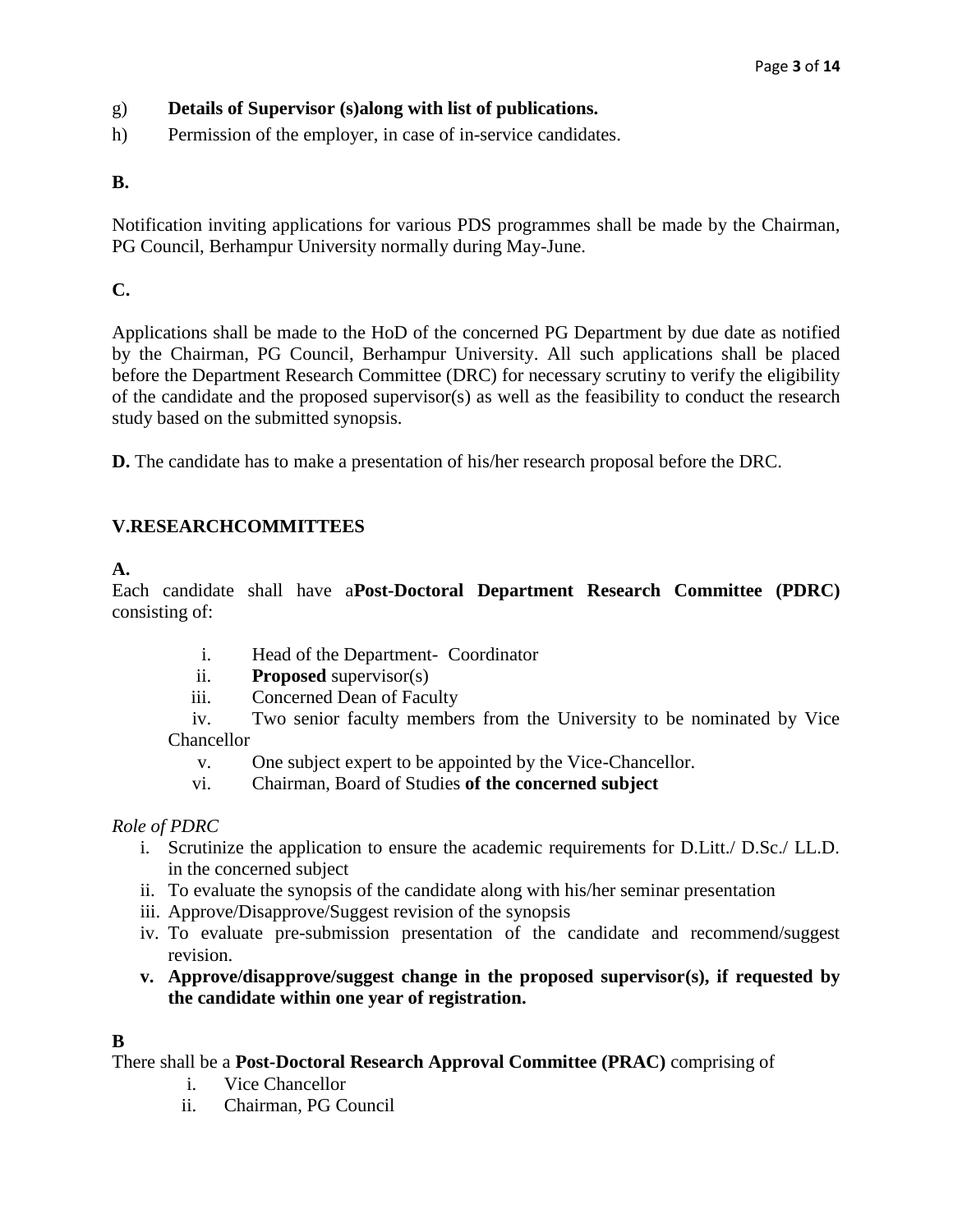- iii. Dean of Faculty
- iv. Head of the concerned PG Department.
- v. One subject expert from outside the University
- vi. Supervisor(s)

#### *Role of PRAC*

- i. Consider the recommendations of the PDRC and approve/disapprove the research proposals of the D.Litt./ D.Sc./ LL.D. applicants.
- ii. Approve title of the thesis
- iii. Approve the name(s) of the supervisor(s)

The recommendations of the PRAC shall be placed before the Syndicate for approval.

#### **V. REGISTRATION**

- i. Registration number shall be allotted to each candidate after approval of the recommendations of the PRAC by the Syndicate.
- **ii.** The registration of a candidate shall ordinarily be valid for a maximum period of five years. However, extension may be granted by the Vice Chancellor for a maximum of one year based on a valid reason by the application of a candidate duly recommended by the supervisor(s).**The application for extension should be made three months before expiry of the validity period or else the registration shall be treated as cancelled.**
- iii. The candidate shall submit a progress report and deliver work progress and remaining work annually in an open house seminar to be held by PDRC.
- iv. If progress is not found to be satisfactory, registration of the candidate shall be cancelled on the input provided by the PDRC.

#### **VI. SUBMISSION OF THESIS**

#### **A.**

A candidate shall be eligible to submit his/her thesis on completion of a minimum period of 3 (three) years after registration subject to the condition that he/she must have published or in accepted stage at least three research papers in peer reviewed good impact factor journals. The candidate shall make a presentation of his/her work in a pre-submission seminar in the concerned Department in presence of the PDRC, faculty, research scholars and students of the Department, for a comprehensive internal assessment of the research work. The relevant feedback and comments made during the presentation have to be suitably incorporated into the dissertation/thesis in discussion with the supervisor(s). Based on the novelty of the work and publications made in relevant journals, the PDRC shall recommend for submission of the thesis or advise for revision. If recommended by the PDRC, the candidate may submit the thesis to the Controller of Examinations (COE) within three months of the pre-submission seminar. The list of examiners from among the References Section only shall be selected for review of the Thesis. The thesis shall be sent to three examiners from a panel of 5 Indian and 5 Foreign examiners of repute to be suggested by the PDRC. The review report of the thesis be obtained within a maximum period of 3 months. In case of revision, the candidate has to comply with the suggestions if applicable and submit a revised thesis after presentation in the presence of PDRC.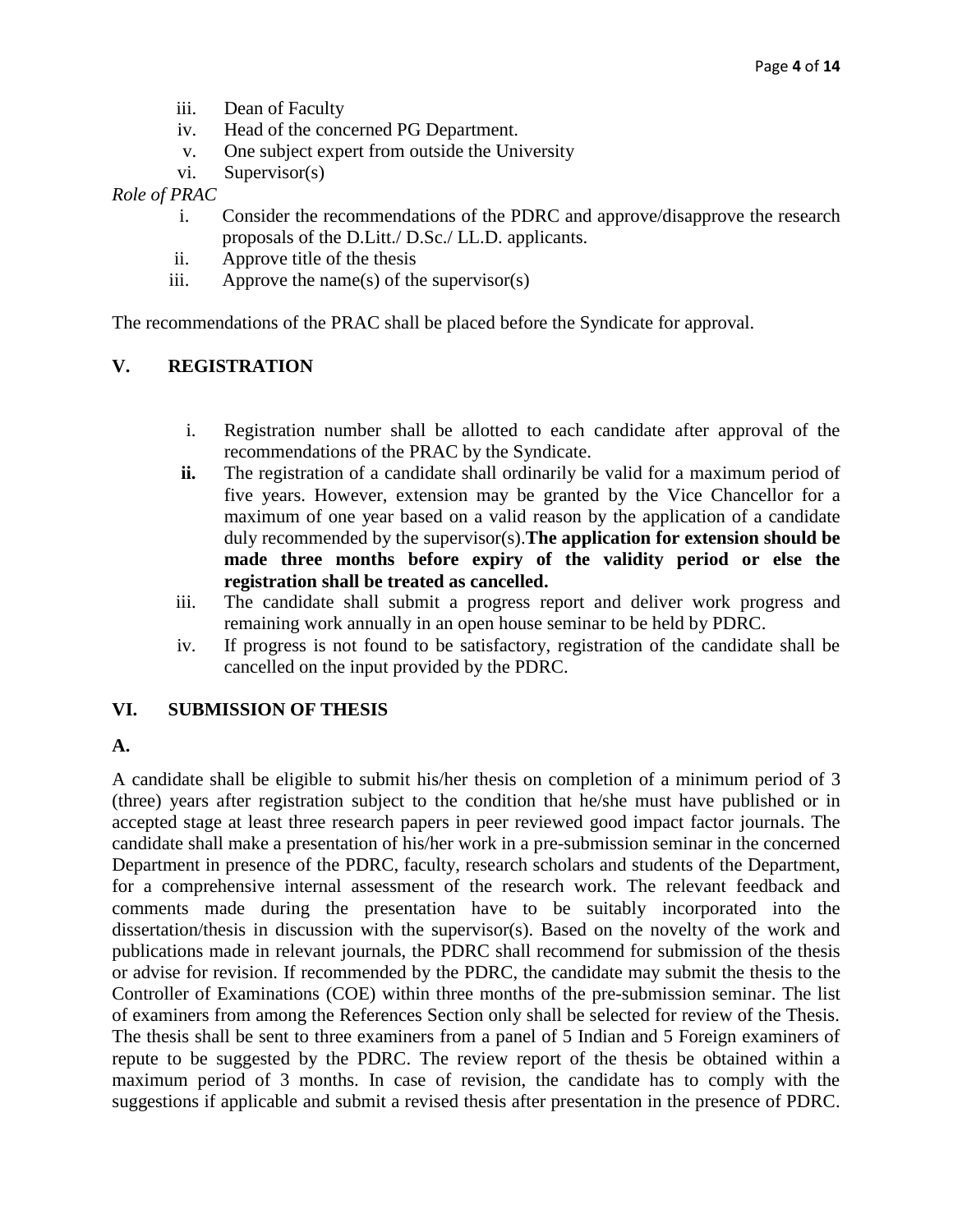After it has been rated as satisfied, the thesis shall be sent to the Examiners again, along with the action taken report. The thesis, if rejected by any one examiner and recommended as accepted with or without revision for the degree by other two examiners, may be sent to another examiner from the list. If it is rejected again, the thesis may be considered as rejected permanently. If the candidate, requests that he would like to submit thesis again after working further more, the approval may be sought from PRAC with all relevant documents. The PRAC may take a decision after interaction with candidate and supervisor(s) on the merit in resubmission. The candidate has to improve on the work and submit thesis within one year of rejection of the previous thesis. A new set of examiners list may be sent by PDRC again for evaluation, which has to be by CoE after approval of VC.

# **B.**

The candidate shall submit the thesis as per the following guidelines:

- (a) Five copies of the thesis in hardbound form along with print copies of at least three publications.
- (b) The title page of the thesis shall contain a statement that the thesis has been submitted for the award of the concerned degree for which the candidate has been admitted.
- (c) A soft copy of the complete thesis only in PDF as a single file.
- (d) A declaration by the candidate as per the format.
- (e) A certificate as per the format*.*
- (f) The thesis shall be either in English in Odia (for Department of Odia).
- (g) Similarity index certificate issued by the Supervisor (s) after conducting the Plagiarism check.

# **VII. EXAMINATION**

# **A.** *Panel of Examiners*

The Supervisor(s) shall submit a panel of Ten eminent examiners (Five from India but from outside the State of Odisha with not more than two from a particular State) and five from abroad (from different countries), and forward it to the COE through the PDRC. The examiners shall be senior and eminent faculty not below the rank of Professor and must be preferably in active service or active retired faculty from reputed central/state funded public universities or institutes or recognised Government Laboratories as they case may be. Their names should be taken from the References cited in the thesis.

#### **B.** *Board of Examiners*

On receipt of the panel of the examiners, the CoE shall submit the same to the Vice-Chancellor for selection of the Board of Examiners from the panel. The Vice Chancellor shall appoint three examiners from the panel. However, if the Vice-Chancellor is not satisfied with the panel of examiners, he/she may ask for a fresh panel of examiners.

# **C.** *Evaluation of Thesis*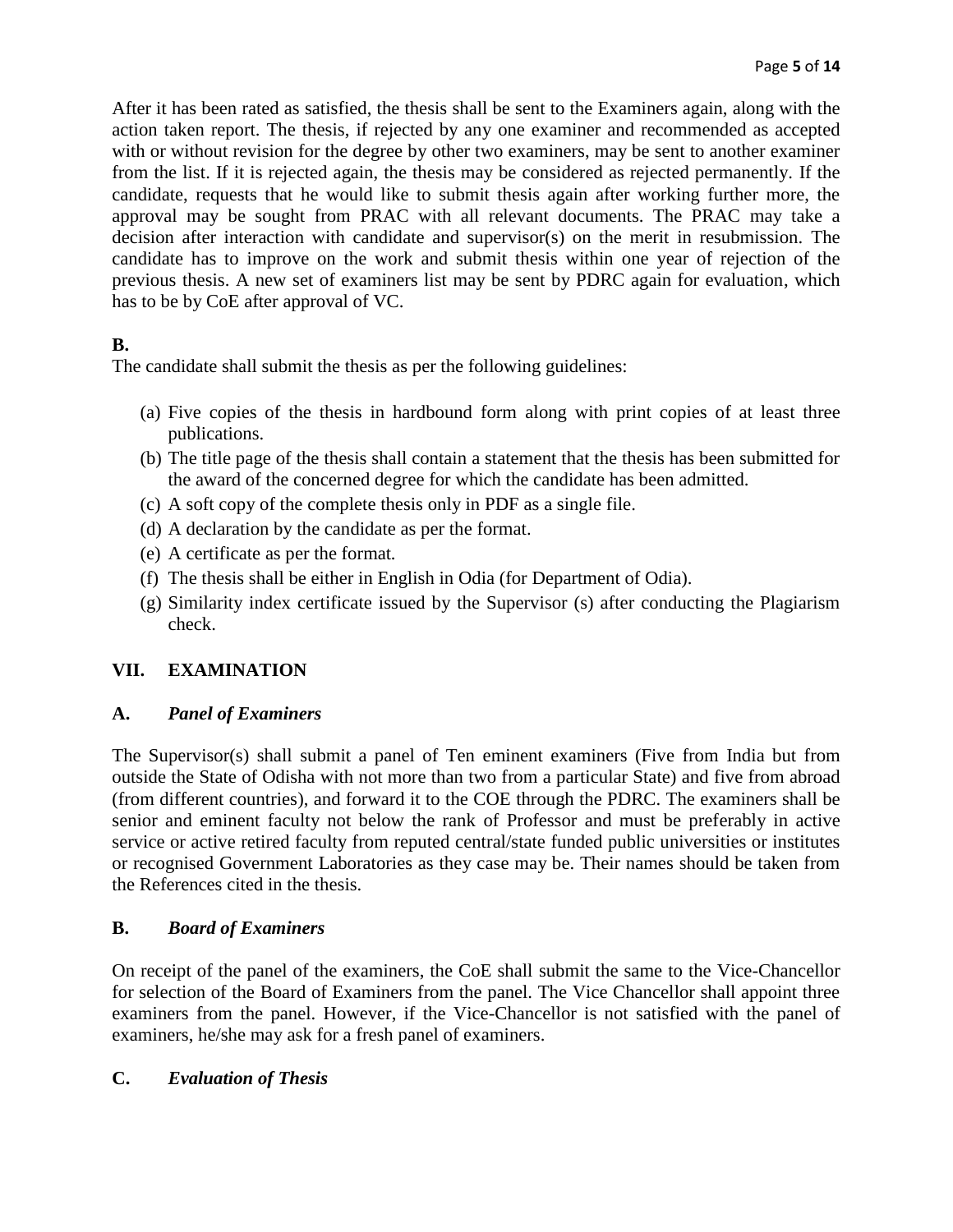- a) On formation of Board of Examiners, the CoE shall send copies of the thesis to the examiners along with a copy of the relevant portion of the regulations after obtaining necessary consent from the examiners.
- b) In the event of non-receipt of consent from an examiner within 4 weeks, a new examiner shall be appointed in his/her place, from the existing panel of examiners.
- c) The examiners shall be requested to submit their individual reports within two months of the receipt of the thesis.
- d) In case, an examiner does not send his/her report within the above period, a reminder shall be sent to him/her. This shall be followed by a subsequent reminder after a fortnight.
- e) In the event of the report not being received from an examiner within 12 weeks, a new examiner shall be appointed in his/her place, from the existing panel of examiners.
- f) The examiners shall give explicit reports with any one of the following recommendations:
	- (i) the thesis be accepted for the award of D.Litt./ D. Sc./ LL.D. degree
	- (ii) the thesis be rejected
	- (iii) the thesis be accepted after revision as suggested.
- g) The examiner shall give specific and unambiguous reasons for his/ her recommendations/ rejection.
- h) In case the thesis is rejected by any one of the examiners then it will be sent to another examiner from the panel for adjudication, and his/her decision shall be final and binding. Resubmission of thesis after one year with improved work is possible with special approval from PRAC.

#### **D.** *Award of the Degree*

- (a) The reports of all the examiners with recommendation shall be placed before the University Examination Committee comprising of the Vice Chancellor (as Chairman), Controller of Examinations (as Convener), Chairman PG Council (Ex-officio member), and member of the Syndicate (to be nominated by the Syndicate). Recommendation for a viva-voce examination shall be made only when all the examiners have indicated acceptance of thesis with/without modification.
- (b) Based on the recommendation of the University Examination Committee, viva voce examination shall be conducted. If the Board of Examiners unanimously recommends for the award of the degree then it will be placed before the Syndicate for approval.
- (c) If the thesis is rejected twice as explained earlier, the candidate shall not be considered for admission anytime.
- (d) A certificate in the prescribed format under the seal of the University and signed by the Vice-Chancellor shall be awarded to each successful candidate.
- (e) The date of award of the degree shall be the date of publication of award notification.
- (f) The degree certificate shall mention the title of the thesis, name of the concerned Department, and year of award.
- (g) A soft copy of the final thesis shall be preserved in the library and also be sent to the Controller of Examination for uploading in "Shodhganga" and the University web-site.

#### **VIII. Conflict Resolution and Final Authority**

**A.**

Notwithstanding anything contained in these Regulations, all matters related to the candidates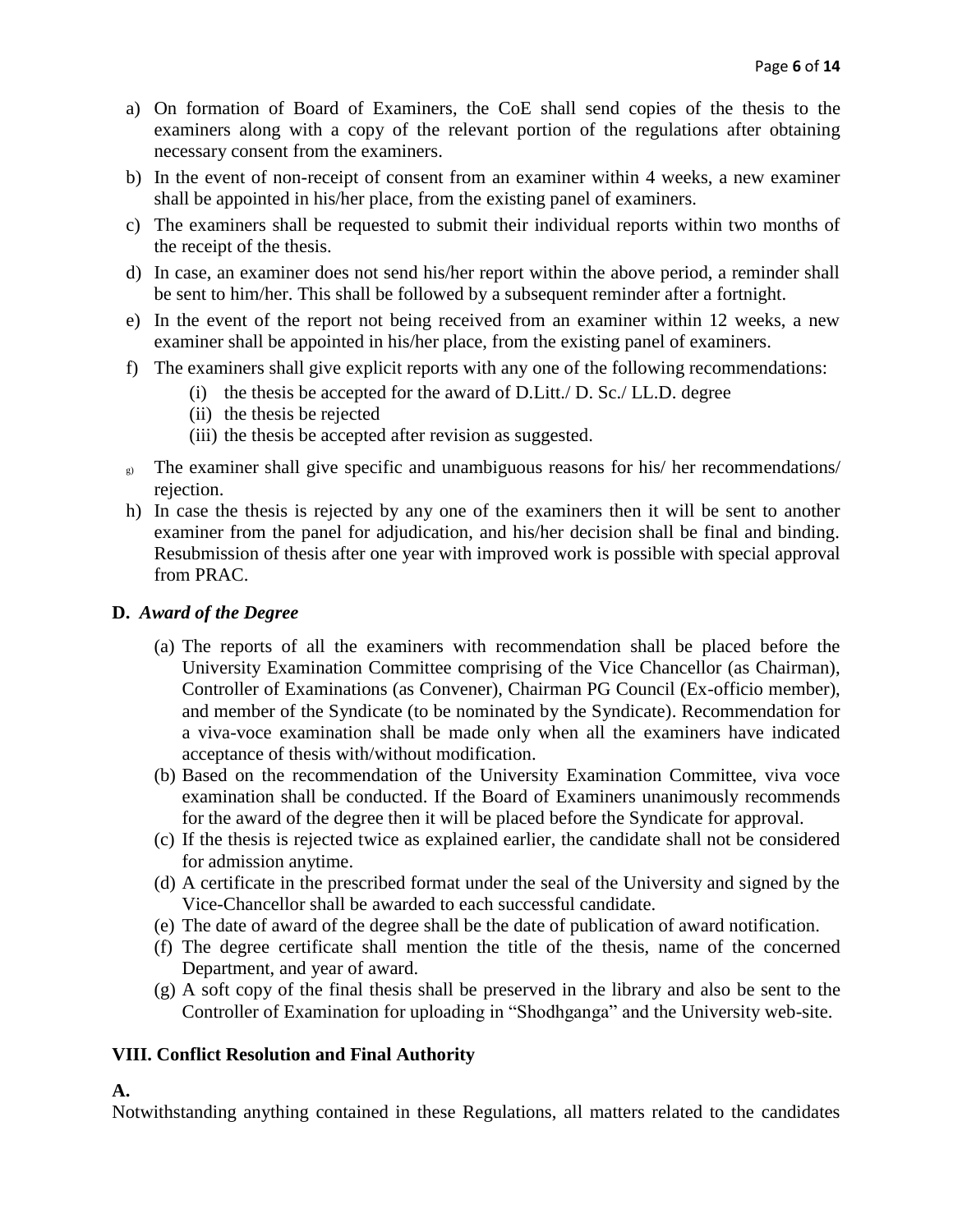shall be governed by the rules and procedures in force/framed by the Academic Council from time to time.

#### **B.**

From the date when these Regulations come into operation, all previous practices & provisions, if any, on the subject shall cease to have effect, except for the continuing candidates.

#### **C.**

Any doubt or dispute about the interpretation of these Regulations shall be referred to the Vice-Chancellor, whose decision in his/her capacity as the Chairman, Academic Council, shall be final.

#### **ANNEXURE – I**

Fees Structure (to be revised from time to time by the University).

| Sl. | Particulars                | For Indian Students | For NRI/Foreign   |
|-----|----------------------------|---------------------|-------------------|
| No. |                            | Amount (in Rs)      | students (in USD) |
|     | <b>Application Fee</b>     | 20,000.00           | 200 \$            |
|     | <b>Registration Fee</b>    | 20,000.00           | 400\$             |
|     | Fee for Extension per year | 20,000.00           | 200 \$            |
|     | Thesis submission Fee      | 20,000.00           | 400\$             |

#### **ANNEXURE – II**

# **FORMAT OF THE THESIS**

The following format may be normally adopted for the thesis:

The thesis shall be in the same design and format as prescribed for PhD thesis, except that the cover page shall be in white with black color letters. It shall consist of:

- 1. Cover page.
- 2. Inner cover page.
- 3. Declaration by the candidate as per the format, to the effect that the work has not been submitted for or awarded of any other degree or diploma.
- 4. Acknowledgements
- **5. Similarity Certificate**
- 6. Certificate as per the format.
- 7. An Extended Abstract not exceeding1500 words, describing the research work carried out by the scholar on the subject relevant to the discipline in which the candidate has applied for the degree, its originality and contribution to the advancement of knowledge and societal usefulness.
- 8. Table of chapter wise contents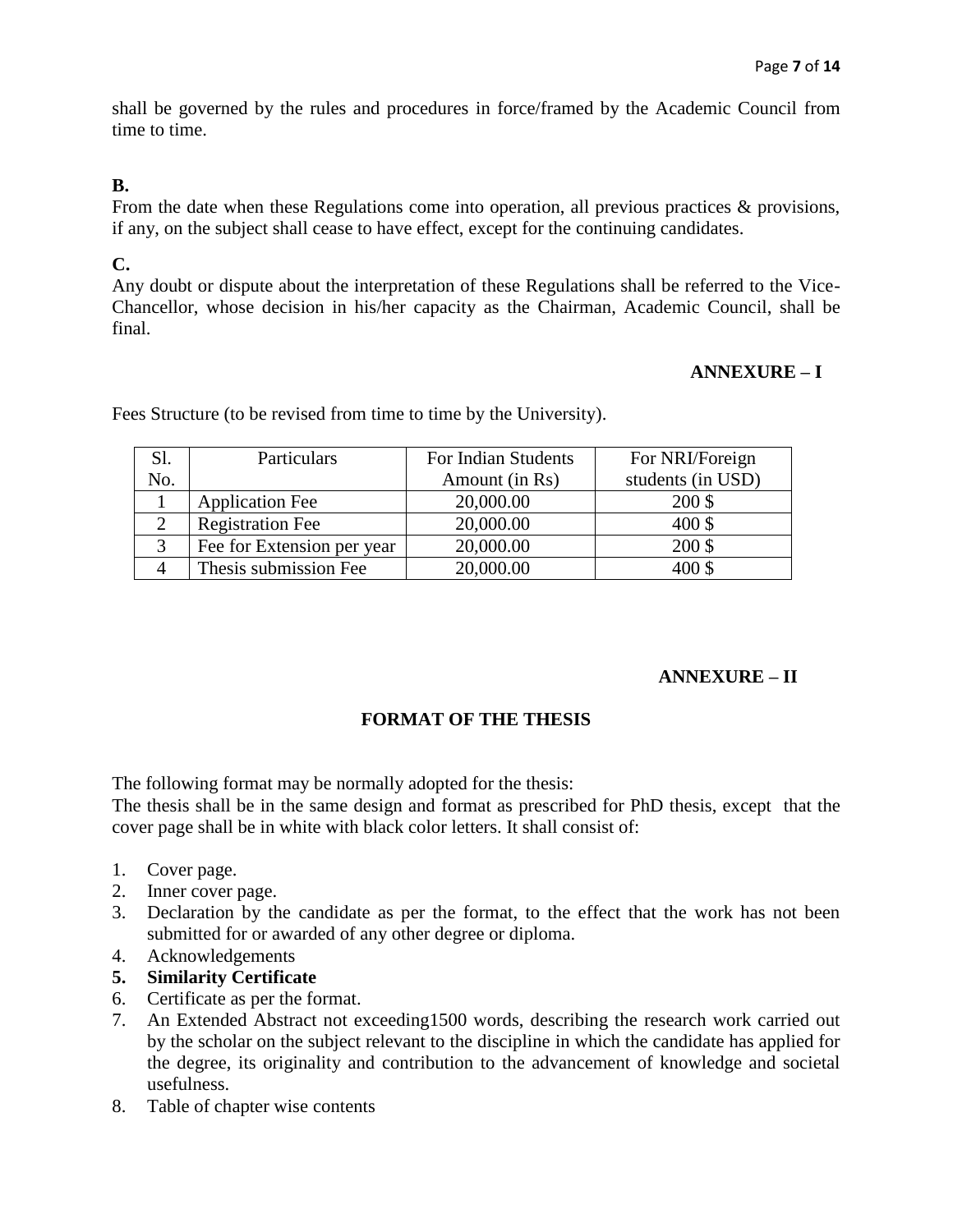- 9. List of Tables
- 10. List of Figures
- 11. Chapters 1<sup>st</sup> Introduction; 2<sup>nd</sup> Review of Literature & Materials and Methods, 3<sup>rd</sup>, 4<sup>th</sup>, **5 th – Results & Discussion, 6th – Conclusion, 7th - References/Bibliography**
- 12. Copies of the published work by the candidate out of his/her post-doctoral research in the form of research papers, abstracts of books/ monographs, book chapters/ monographs, and citations of candidate's work by others (if any).
- 13. A personal profile of the candidate, not exceeding one page.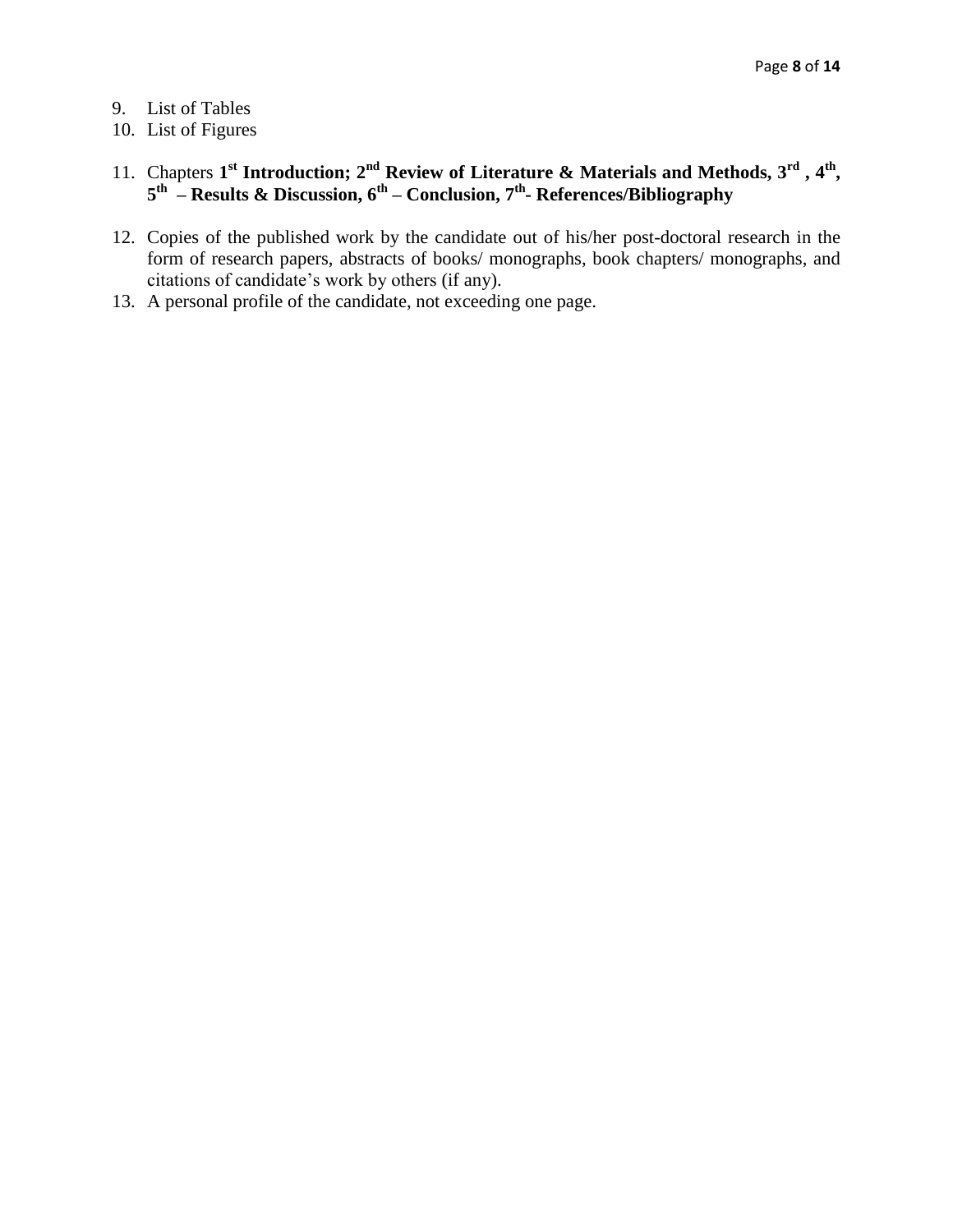#### **ANNEXURE – III**

### **CANDIDATE'S DECLARATION**

I, …………………, declare that this thesis, entitled "……………………… ," submitted for the award of the degree of ……………….…………………. of Berhampur University, has not been submitted earlier for the award of any degree / diploma of this or any other University. This is my original research work and no portion of this work violates provisions of the antiplagiarism policy of the University. I understand that Berhampur University shall take appropriate punitive measures if it finds the thesis to be violating any provision of its Regulations.

Date:  $(Signature of the Candidate)$ 

Place: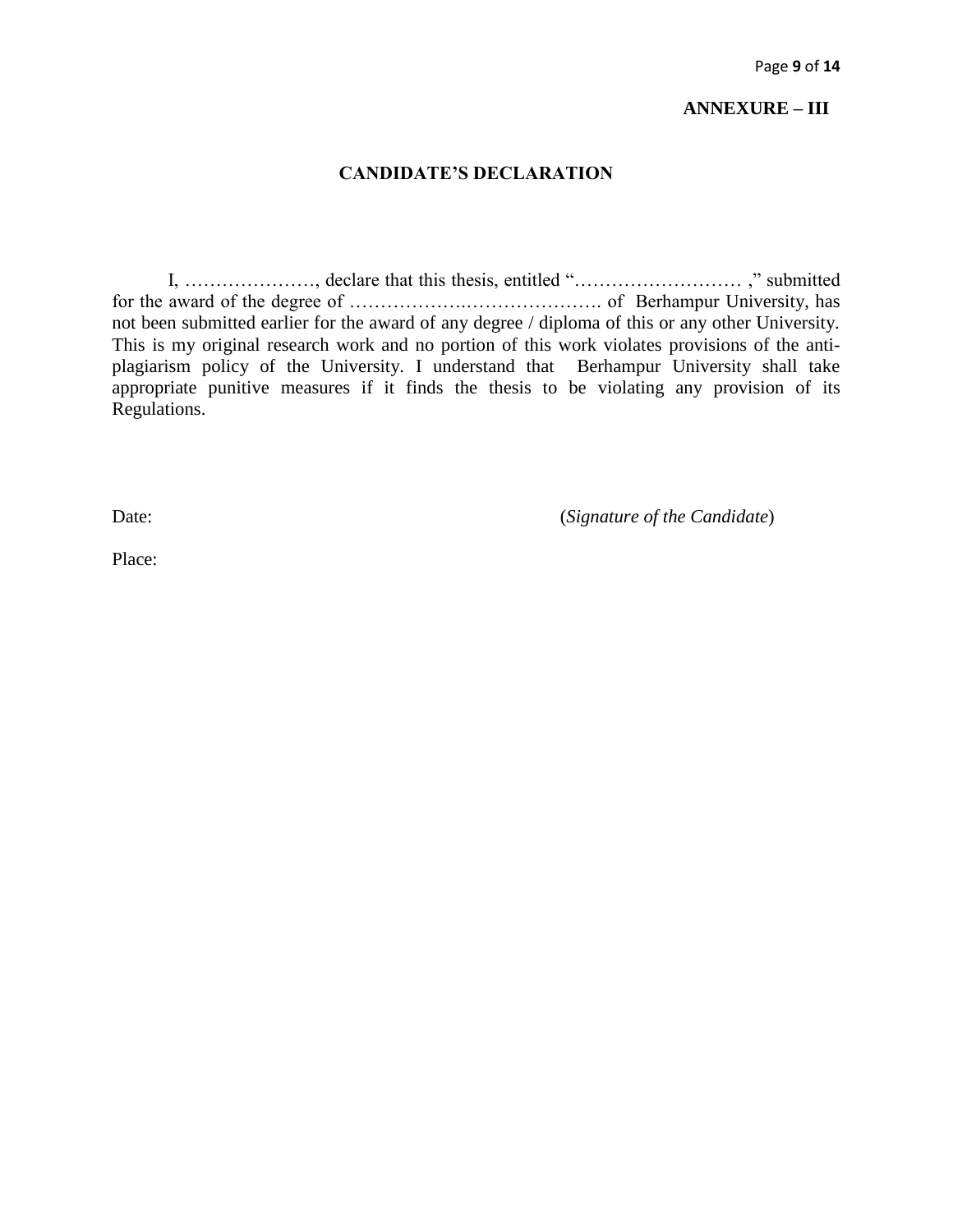# **ANNEXURE – IV**

#### **CERTIFICATE**

This is to certify that this thesis entitled "……………………………….." has been submitted by ……………………………………………………………….. for the award of the degree of ………………………………… of Berhampur University.

(*Signature of the Supervisor with seal*) (*Signature of the HoD with seal*)

(*Signature of the Dean of Faculty*)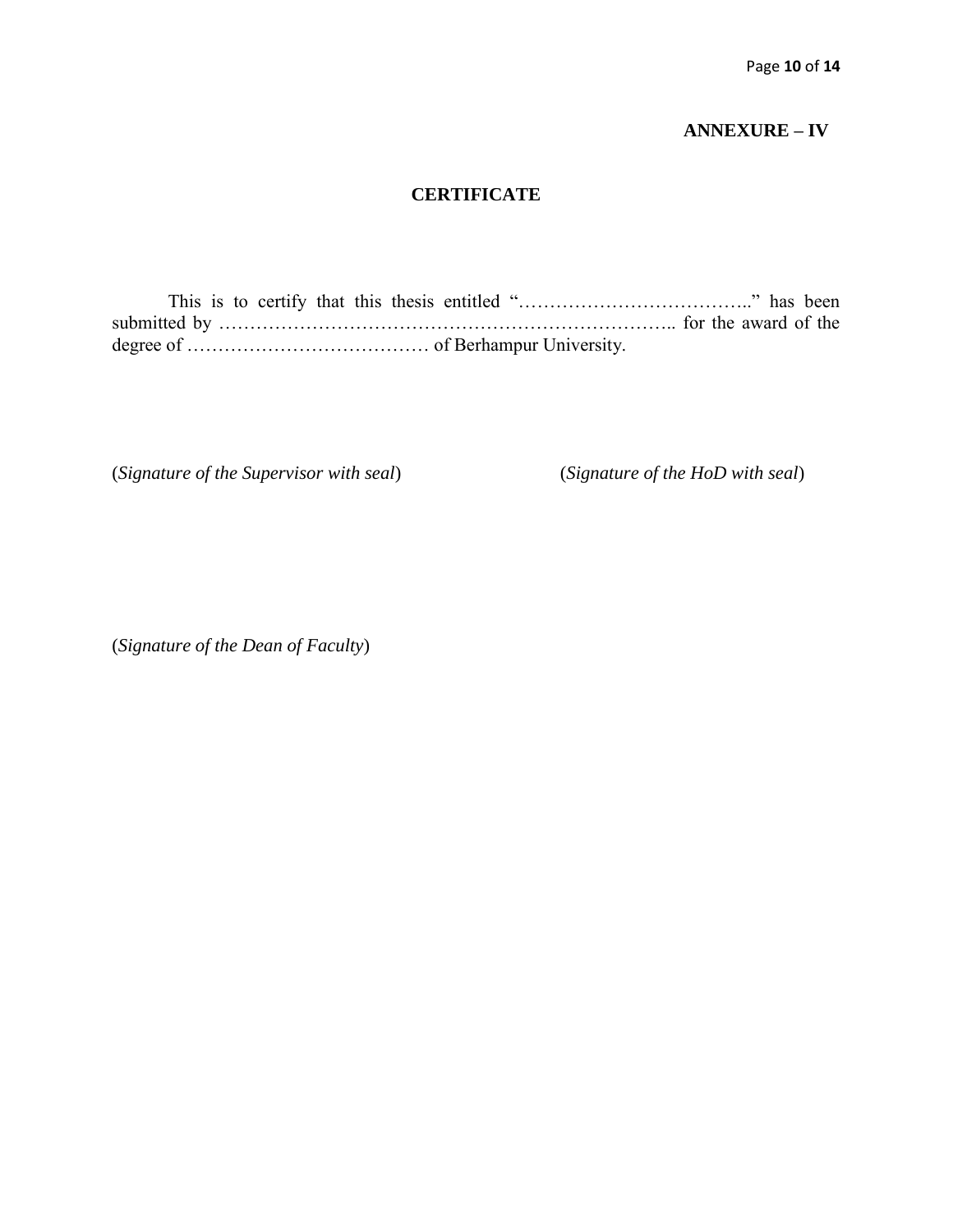**ANNEXURE – V** Date:

Space for Photograph

**Application for D.Litt. / D.Sc. /LL.D. (***strike off whichever is not applicable***)** \*\*\*\*\*\*\*\*\*\*\*\*\* \*\*\*\*\*\*\*\*\*\*\*\*\*\*\*\*\* \*\*\*\*\*\*\*\*\*\*\*\*\*\*\*\*\*\*\*\*\*\*\*

| 2.1 Date of Birth : $\frac{1}{1}$ |                                                                                       |  |  |
|-----------------------------------|---------------------------------------------------------------------------------------|--|--|
|                                   | 3.1 Category: GEN / SC / ST / SEBC 3.2 Gender $\frac{2.2 \text{ G.}}{2.2 \text{ G.}}$ |  |  |
| 4.1 Subject                       |                                                                                       |  |  |
|                                   |                                                                                       |  |  |
|                                   |                                                                                       |  |  |
|                                   | 4.4 Name, Designation & Address of Supervisor (s): ______________________________     |  |  |
|                                   |                                                                                       |  |  |

\_\_\_\_\_\_\_\_\_\_\_\_\_\_\_\_\_\_\_\_\_\_\_\_\_\_\_\_\_\_\_\_\_\_\_\_\_\_\_\_\_\_\_\_\_\_\_\_\_\_\_\_\_\_\_\_\_\_\_\_\_\_\_\_\_\_\_\_\_

4.5 Endorsement of the Supervisor(s): I herewith give my consent to supervise the Post-Doctoral Studies of the candidate.

Signature of the Supervisor(s)

5.1 Educational Qualifications (attach photo copies):

|                                  | Name of the |                        | Year of Grade / |       | CGPA/      |
|----------------------------------|-------------|------------------------|-----------------|-------|------------|
| Level                            | Degree      | Name of the University | Passing         | Class | Percentage |
| $HSC/10^{th}$                    |             |                        |                 |       |            |
| Intermediate/+<br>$\overline{2}$ |             |                        |                 |       |            |
| Under<br>Graduate                |             |                        |                 |       |            |
| Post Graduate                    |             |                        |                 |       |            |
| M. Phil                          |             |                        |                 |       |            |
| Ph. D.                           |             |                        |                 |       |            |
| Any other                        |             |                        |                 |       |            |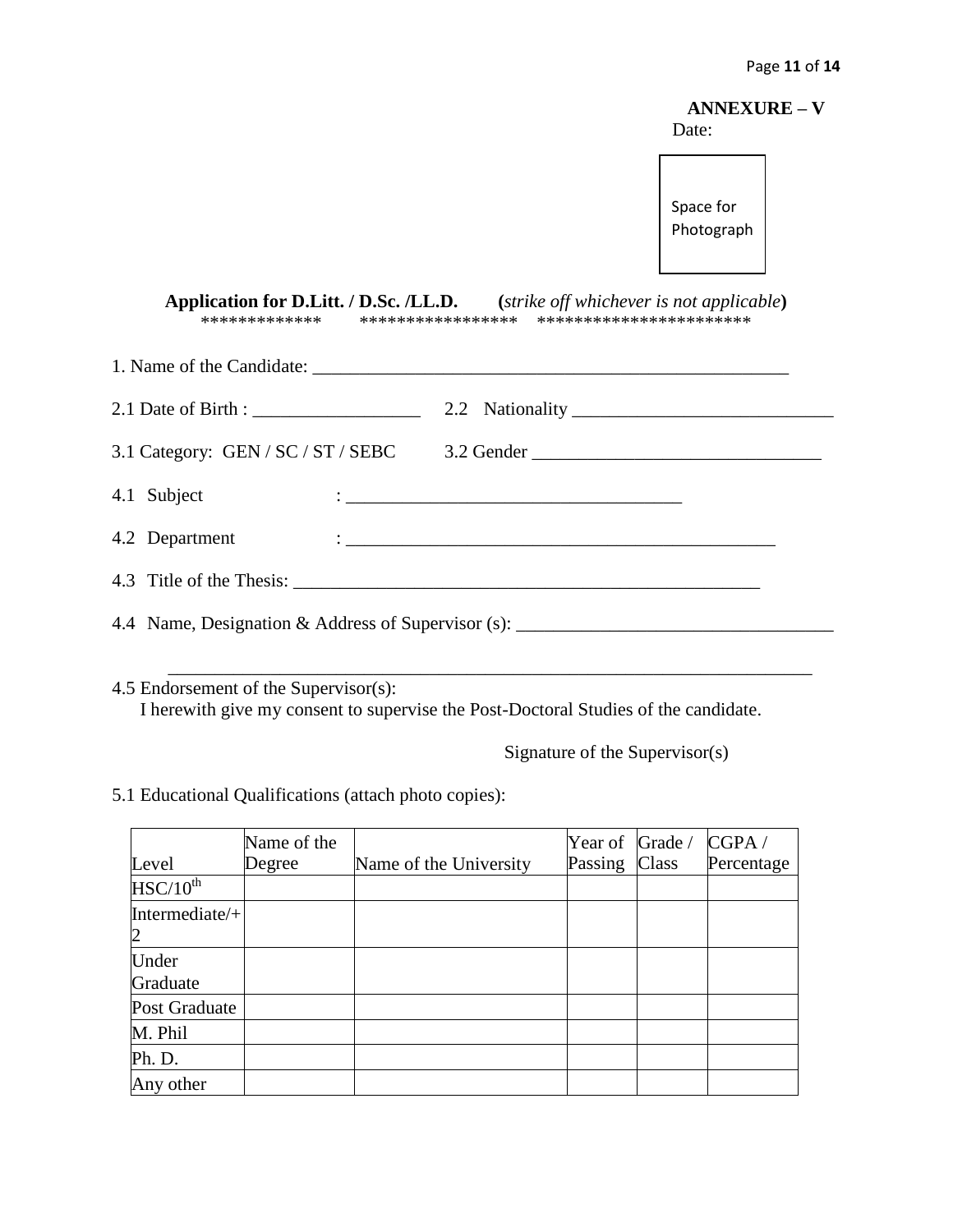### 5.2 Details of Ph.D. Degree:

- i. Year of obtaining  $Ph.D.:$
- ii. Subject of the Ph.D. award:  $\overline{\phantom{a}}$
- iii. Title of the Ph.D. thesis:
- iv. Name of the Ph.D. awarding university:
- v. Name & Address of the Ph.D. Guide / Supervisor:
- vi. Number of Papers Published from the work in Thesis in: (enclose copies)

Conferences/ Seminars etc. \_\_\_\_\_\_\_\_\_ Peer reviewed Journals \_\_\_\_\_\_\_\_\_

- 6. Research Experience: Give details of research experience as separate attachment along with following details:
	- i. Type and duration of research work
	- ii. Quantum of research work
	- iii. Outcomes of the research work
	- iv. Awards / patents / special recognition won for the research work, if any
- 7. Work Experience: Give details of research experience as separate attachment along with following details:
	- i. Nature & duration of employment(s) with Name of Employer(s)
	- ii. Achievements during employment
- 8. Synopsis prepared including the following points to be attached to this application in seven copies:
	- i. Title
	- ii. Introduction: Giving purpose of research
	- iii. A brief review of the work already done in the field
	- iv. Noteworthy contributions in the field of proposed work
	- v. Contribution of the candidate in the field of proposed work
	- vi. Proposed methodology of the research work
	- vii. Expected outcome of the proposed work
	- viii. Bibliography in standard format
	- ix. List of published papers of the candidate in the proposed area (attach one set of reprints)

#### **Declaration**:

I declare that the particulars furnished in this form are true to the best of my knowledge and belief and as per my certificates and valid official documents. I further declare that in case any of the above information is found to be incorrect at any time, I shall be liable to forfeit my candidature and to such penal action as the University may deem appropriate.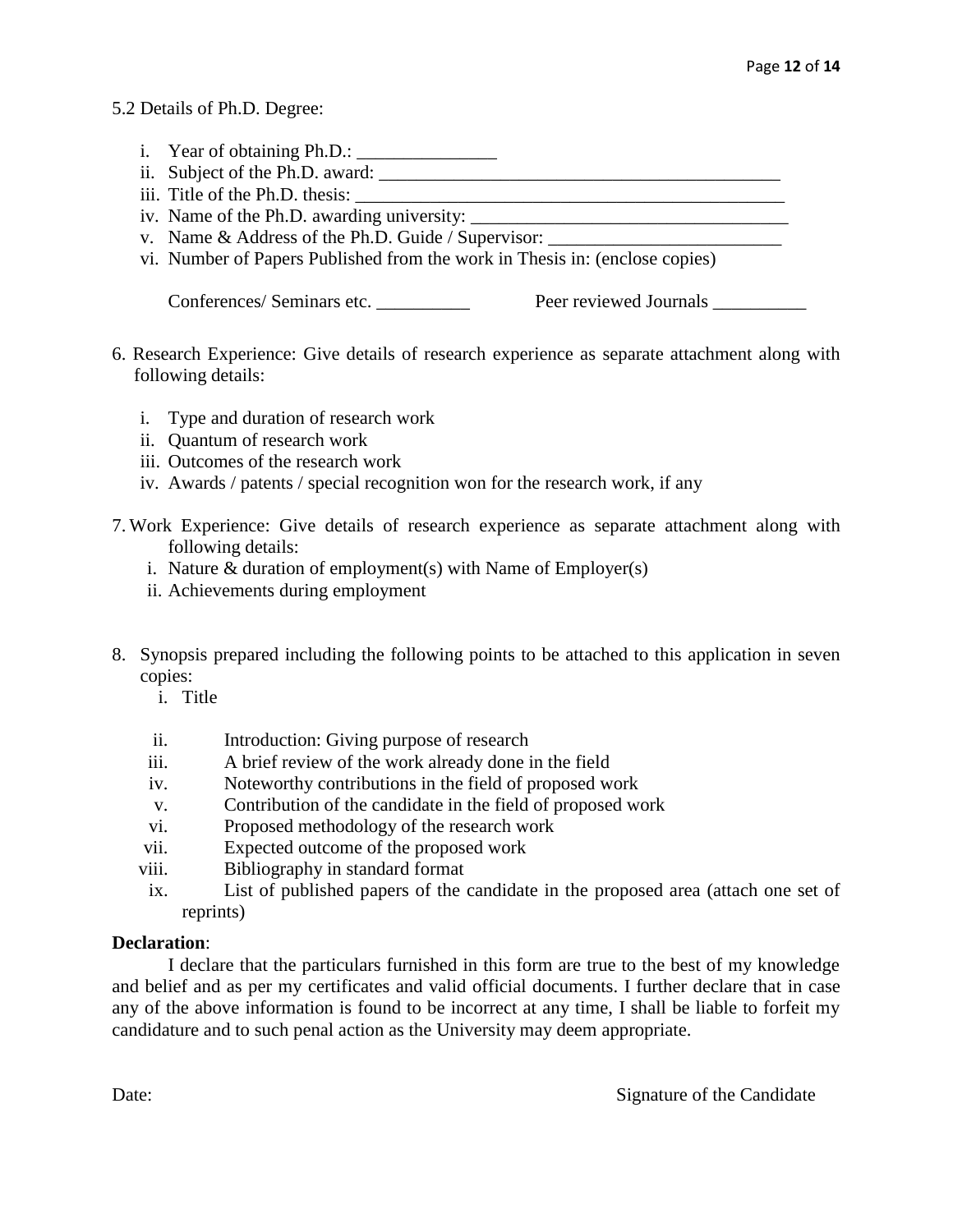#### **Recommendation of the PDRC**

Certified that the application form is in order and fulfils the requirements as stipulated in the regulation, thus, recommended for registration.

Signatures of the members of PDRC:

#### **ANNEXURE – VI**

### **Berhampur University Detail Report of the Examiner on the Thesis D.Litt. / D.Sc. / LL.D.**

Name of the Student: Reg. No.

"The (D.Sc./D.Litt. /LL.D.) thesis shall be a substantial and original contribution to scholarship, for example through the discovery of new knowledge, the formulation of theories or the innovative reinterpretation of known data and established ideas"

(Please provide point wise comment)

| 1.  | work (Originality and rationale of topic selection):                                                                  | Introduction and Objective of the research |
|-----|-----------------------------------------------------------------------------------------------------------------------|--------------------------------------------|
| 2.  | and analysis of literature relevant to the research problem):                                                         | Review of Literature (Proper referencing   |
| 3.  | applicable):                                                                                                          | Planning and conduct of experiments (if    |
| 4.  |                                                                                                                       | Organization of the Thesis:                |
| 5.  |                                                                                                                       | Technical content of the thesis:           |
| 6.  |                                                                                                                       | Chapter wise comments:                     |
| 7.  |                                                                                                                       | Bibliography (uniformity in format and     |
|     | relevance to the topic)                                                                                               |                                            |
| 8.  | opinion constitute significant original contribution to knowledge made on fundamental value or<br>applied standpoint: | Highlight the points, which, in your       |
| 9.  | demonstrate the candidate's capacity of carrying out independent research:                                            | Identify the aspects which in your opinion |
| 10. | the candidate which in your opinion, need clarification:                                                              | Point out specific observations made by    |
| 11. |                                                                                                                       | Strong/weak points in the thesis:          |